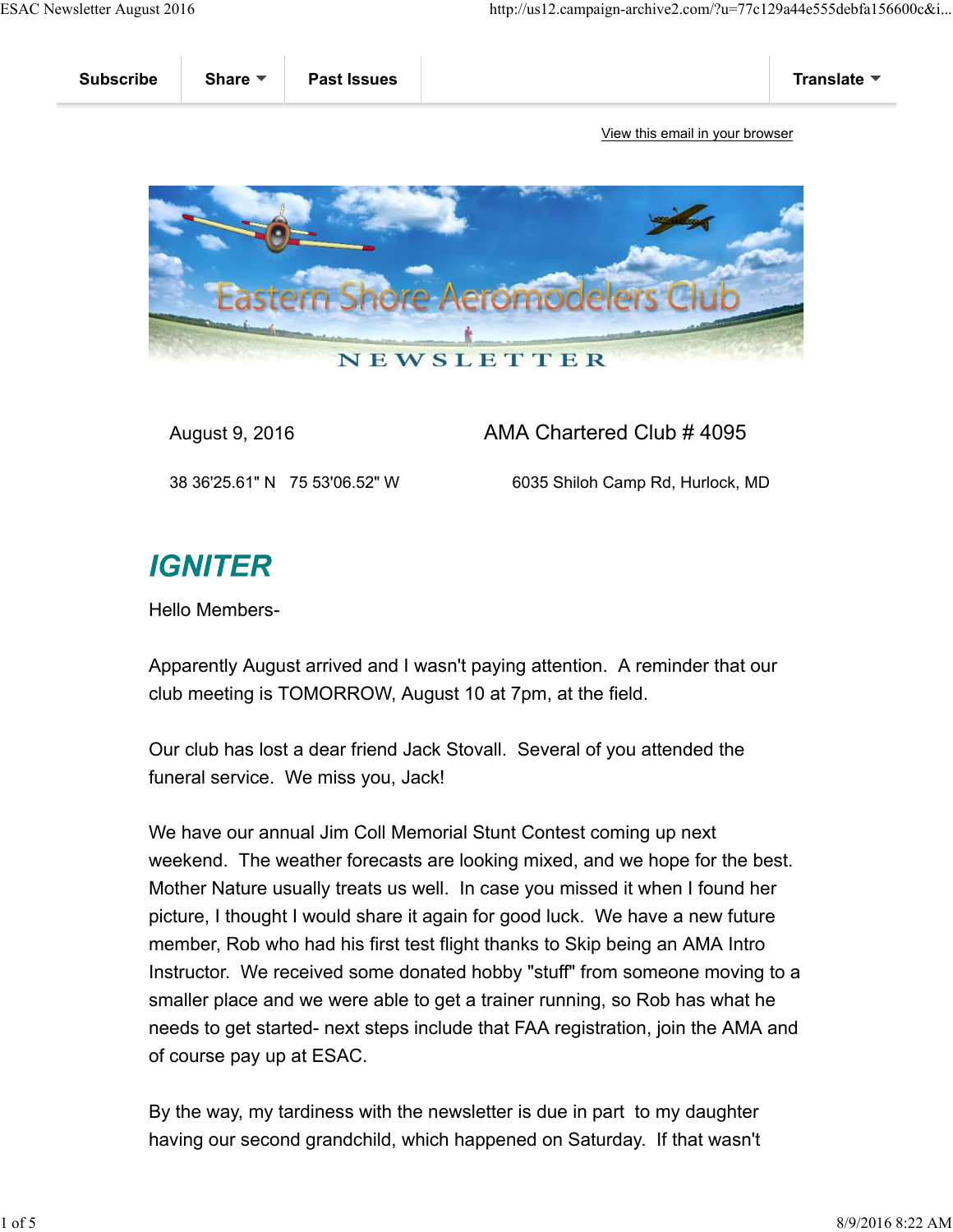work while she is out on maternity leave, so I have gone back to work in Rockville. How's that for working for an unreasonable employer!

See you at the field,

Jack





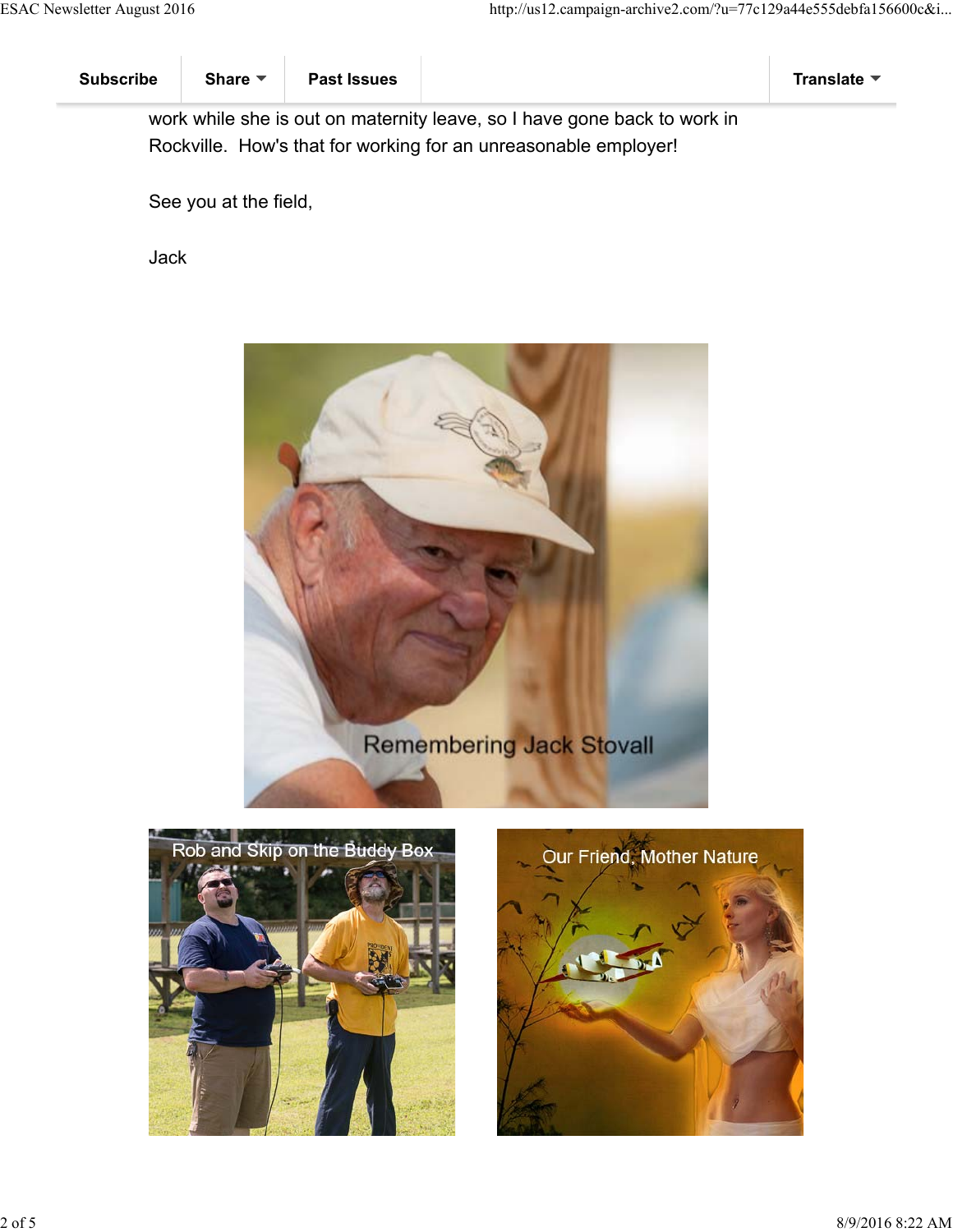

## A Meeting was called to order on . . .

July 13, 2016 at the field at 7pm. The Treasurer reported \$1,709.31 in savings and \$2,224.53 in checking. The most important items for discussion were the upcoming Jim Coll Stunt Contest and the IMAC competition scheduled for August 13-14 and August 20-21. For Jim Coll, Dennis is on the books to serve as Pit Boss, Jack Rosemere is the CD, while Tim and family will coordinate two days of control line fun. Duane and Kenny volunteered to help as needed and Jim Cockran has the food, T-shirts and Change box ready.

Jack presented a draft club brochure for review, comment and approval. The local hobby shop has been requesting something to hand out to folks when they show interest in flying things, and we decided to do a tri-fold brochure to serve the purpose. The suggested revisions will be put in place and we will place a minimum order of 500.

Club T-Shirts are still in good supply except for 2XL which are all gone. (We only had a few in that size anyway-- hope the prize winners at the upcoming events are all needing smaller sizes)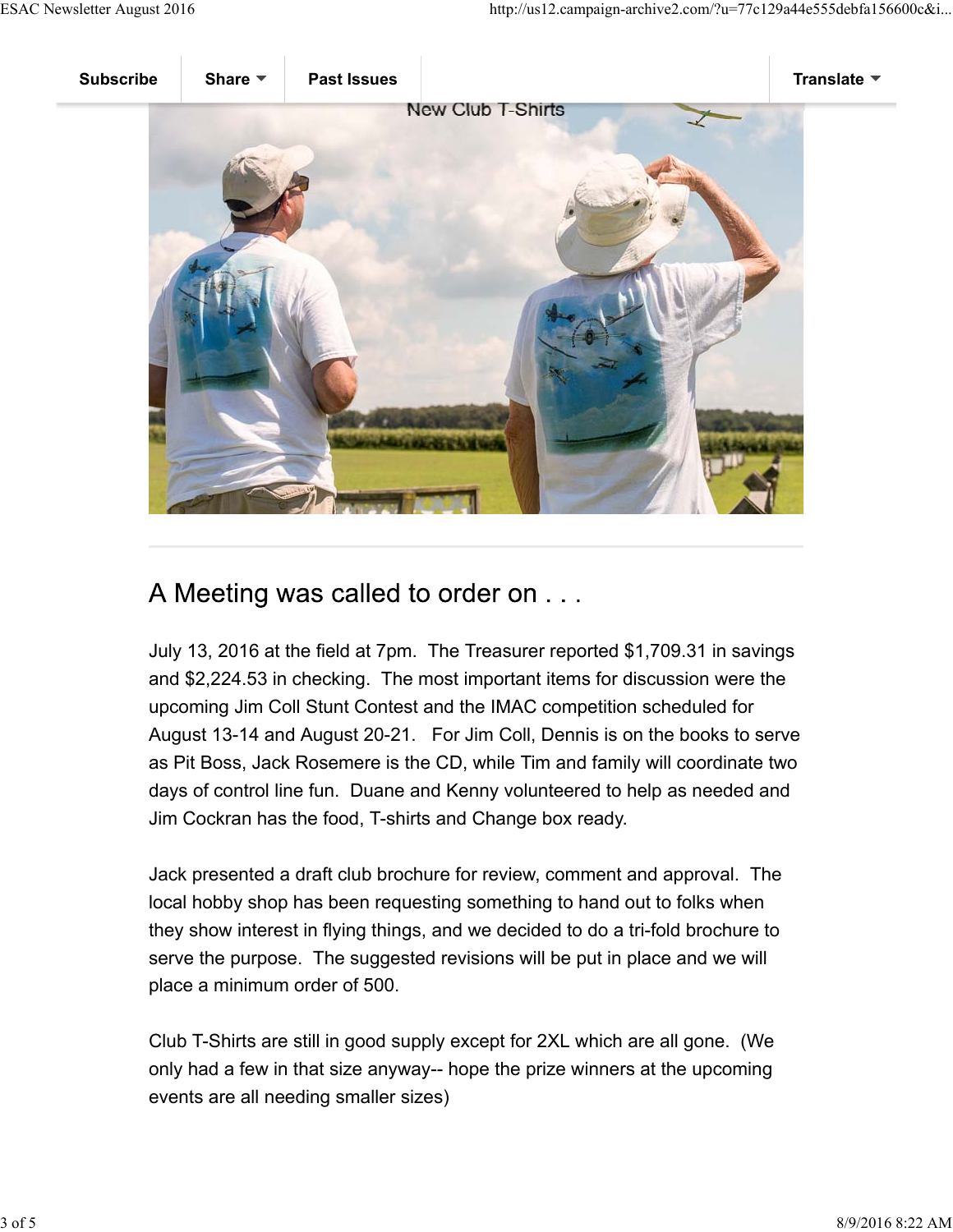- August 10 -- 7pm --Club Meeting at the Field
- August 13-14 -- Jim Coll Memorial Stunt Contest
- August 20-21 -- IMAC **Competition**
- September 14 -- 7pm --Club Meeting at the Field-- Officer **Nominations**
- October 12 -- 7pm--Club Meeting -- AT THE TRAIN **STATION**
- November 9 -- 7pm --Club Meeting at the Train Station
- December 14 -- 7pm --Christmas Party Meeting

| <b>Support Our Local</b>                                             | Happy Birthday to You       |                                   |
|----------------------------------------------------------------------|-----------------------------|-----------------------------------|
| <b>Hobby Shops</b>                                                   | Dennis Blades - August 1    |                                   |
| <b>Hobby Stop</b><br>22762 Sussex Hwy<br>Seaford, DE<br>302-629-3944 | Terry Daugherty -- August 6 | Links                             |
|                                                                      | Warren Tarte - August 27    | <b>AMA Website</b>                |
|                                                                      | Kenny Weaver -- August 24   | <b>AMA - District IV</b>          |
| <b>Hobby Town of</b><br><b>Easton</b>                                |                             | <b>Know Before You Fly</b>        |
| 106 Marlboro Ave<br>Easton, MD                                       |                             | <b>FAA- Pilot Registration</b>    |
| 410-822-7801                                                         |                             | <b>Renewal Membership</b><br>Form |